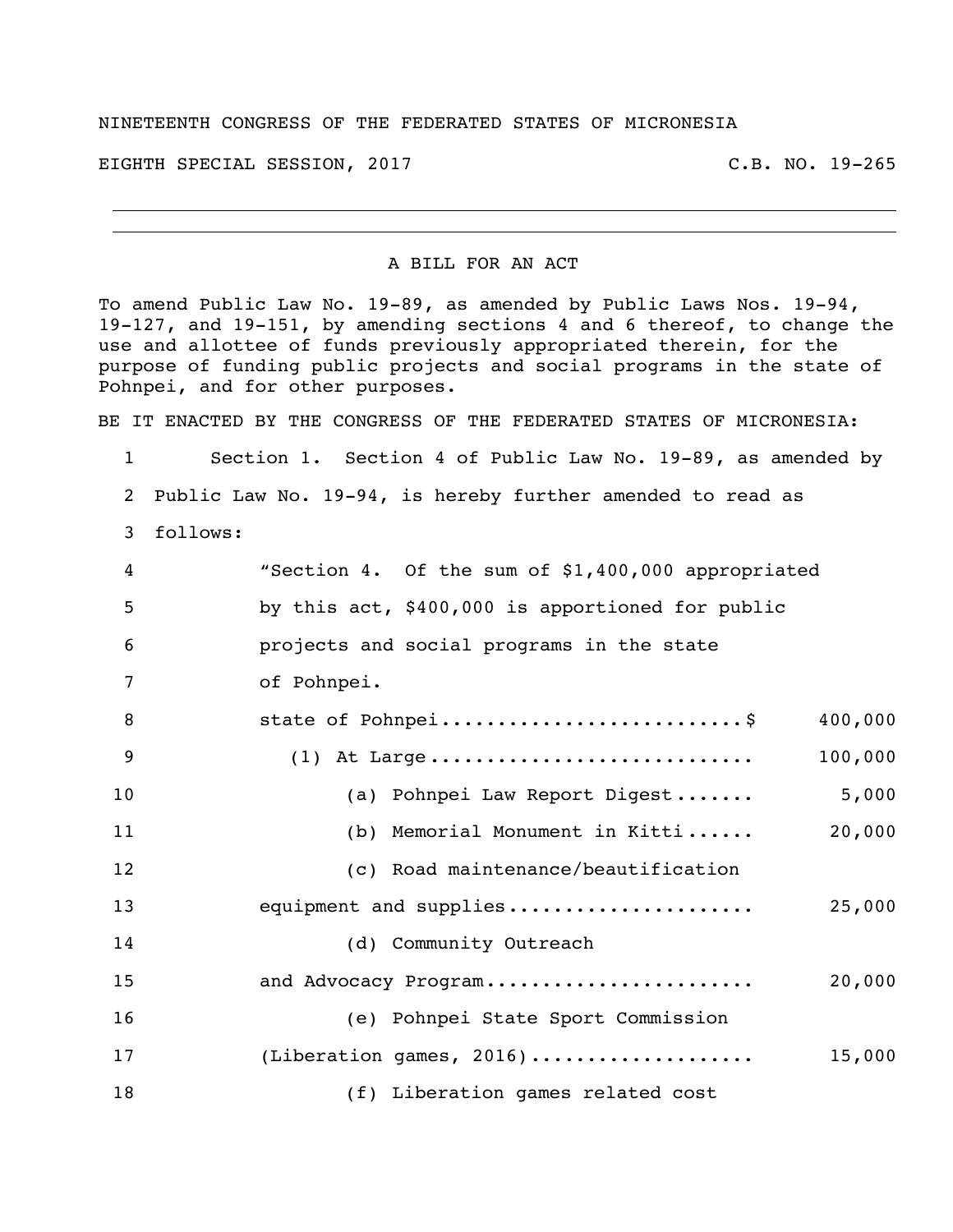| $\mathbf{1}$   | (Hawaii and Mainland)\$                 | 15,000  |
|----------------|-----------------------------------------|---------|
| $\overline{2}$ | (2) Election District No. 1             | 100,000 |
| 3              | (a) Mapwusi new road                    | 35,000  |
| 4              | LED lights<br>(b)                       | 45,000  |
| 5              | (c) General Education                   |         |
| 6              | Development (GED)                       | 7,500   |
| 7              | (d) Kolonia Town Government             |         |
| 8              | Judiciary branch subsidy                | 6,000   |
| 9              | (e) FSMTC ADSL $(Witi)$                 | 1,500   |
| 10             | (f) Purchase of computers               | 5,000   |
| 11             | (3) Election District No. 2             | 100,000 |
| 12             | (a) Equipment/dump trucks               | 35,000  |
| 13             | (b) Salapuk school road paving          | 40,000  |
| 14             | (c) [Community Outreach and Advocacy    |         |
| 15             | Program} PatchMaster Bag                | 20,000  |
| 16             | (d) Construction materials (Tanks)      | 5,000   |
| 17             | (4) Election District No. 3             | 100,000 |
| 18             | (a) Kurumw Saladak road coral capping   | 17,500  |
| 19             | (b) Otohi Awak road coral capping       | 15,500  |
| 20             | (c) Pahn Takai (Camacho Side)           |         |
| 21             | road coral capping                      | 12,500  |
| 22             | (d) Pohn Pwet Rohi U road coral capping | 12,000  |
| 23             | (e) Pahn Takai (Penias Side) road       |         |
| 24             | coral capping                           | 7,500   |
| 25             | (f) Street lighting Nett and U          | 20,000  |
|                |                                         |         |

 $2 \times 5$   $\epsilon$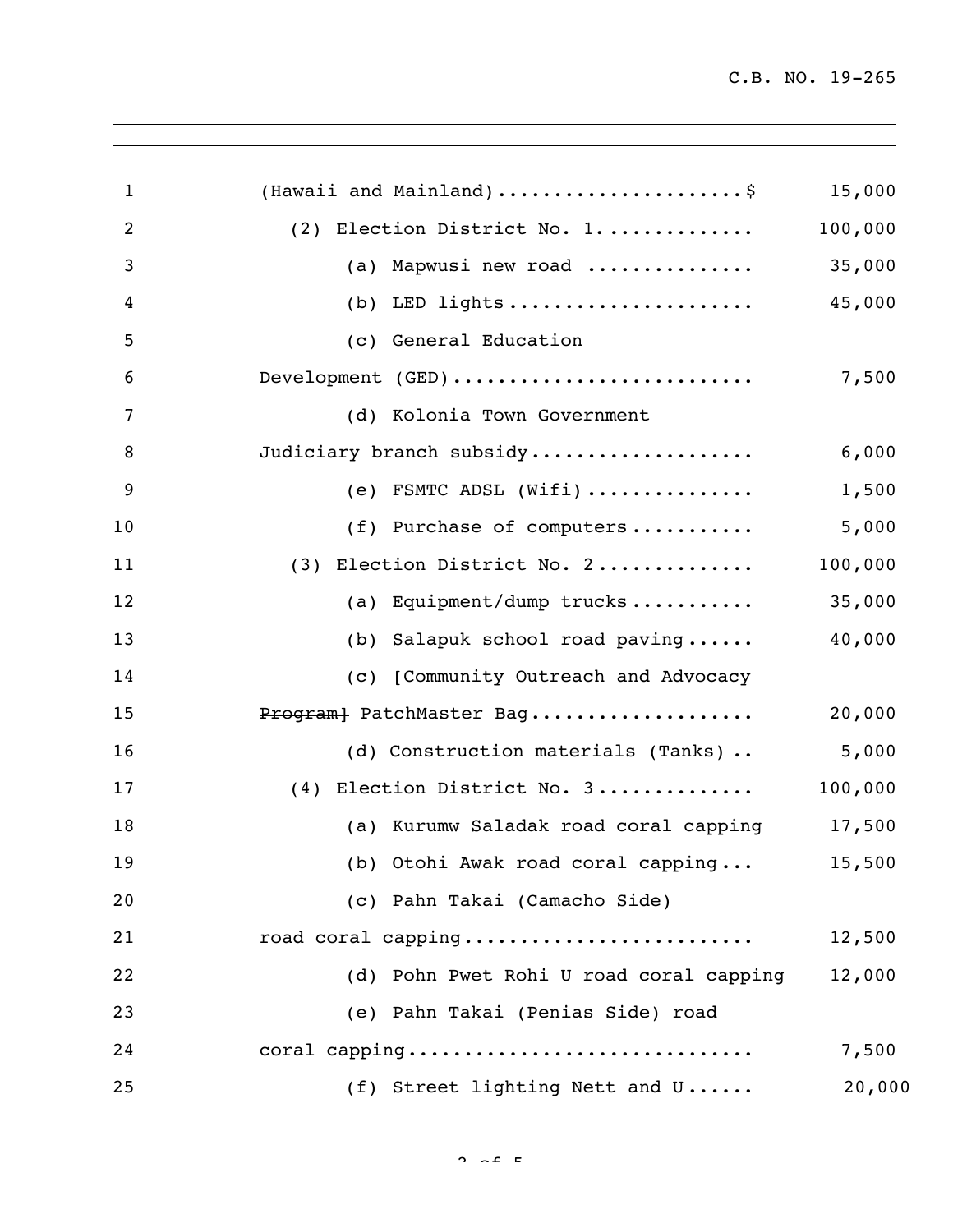| $\mathbf 1$ | (g) Community Outreach and                                                     |
|-------------|--------------------------------------------------------------------------------|
| 2           | 15,000''<br>Advocacy program \$                                                |
| 3           | Section 2. Section 6 of Public Law No. 19-89, as amended by                    |
| 4           | Public Laws Nos. 19-94 and 19-127, is hereby further amended to                |
| 5           | read as follows:                                                               |
| 6           | "Allotment and management of funds and lapse date.                             |
| 7           | All funds appropriated by this act shall be allotted,                          |
| 8           | managed, administered and accounted for in accordance                          |
| 9           | with applicable laws, including, but not limited to,                           |
| 10          | the Financial Management Act of 1979. The allottee                             |
| 11          | shall be responsible for ensuring that these funds, or                         |
| 12          | so much thereof as may be necessary, are used solely                           |
| 13          | for the purpose specified in this act, and that no                             |
| 14          | obligations are incurred in excess of the sum                                  |
| 15          | appropriated. The allottee of the funds appropriated                           |
| 16          | under section 2 of this act shall be the Governor of                           |
| 17          | Yap State; PROVIDED THAT, the allottee of funds                                |
| 18          | appropriated under subsection 2(b) of this act shall                           |
| 19          | be the President of the COM-FSM. The allottee of                               |
| 20          | funds appropriated under sections 3 and 4 of this act                          |
| 21          | shall be the President of the Federated States of                              |
| 22          | Micronesia or his designee; PROVIDED THAT, the                                 |
| 23          | allottee of funds appropriated under subsections 3(a),                         |
| 24          | $3(b)$ , $3(c)$ , $3(d)$ , $3(e)$ $3(f)$ , $3(g)$ , $3(h)$ , $3(1)$ and $3(m)$ |
| 25          | shall be the Mayor of Lelu Town Government; the                                |

 $2 \times 5$   $\epsilon$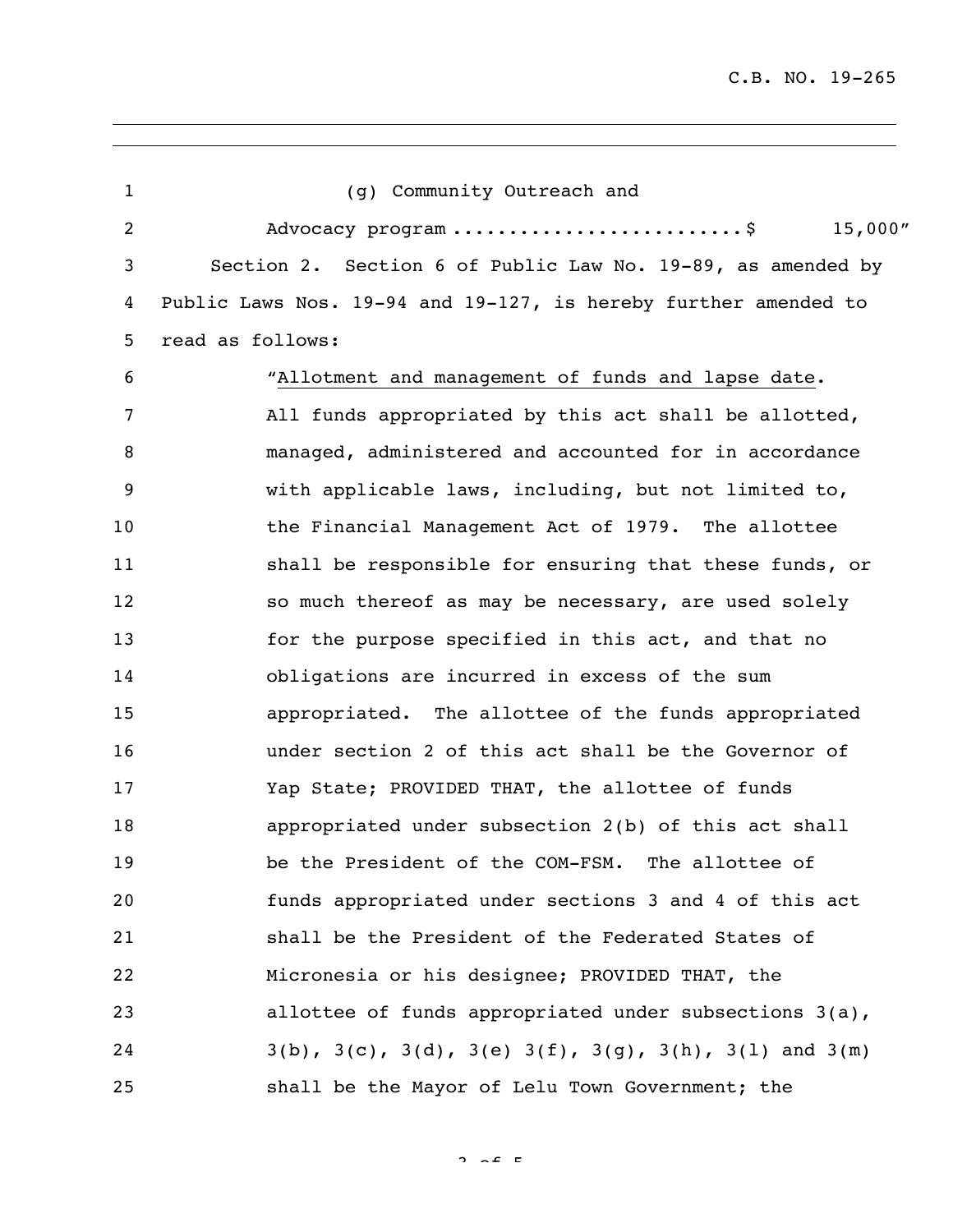| $\mathbf{1}$   | allottee of funds appropriated under subsections $3(i)$ ,         |
|----------------|-------------------------------------------------------------------|
| $\overline{2}$ | 3(j) and 3(k) shall be the Mayor of Tafunsak Municipal            |
| 3              | Government; the allottee of funds appropriated under              |
| 4              | subsections $4(2)(a)$ shall be the Mayor of Kolonia Town          |
| 5              | Government or his designee; the allottee of funds                 |
| 6              | appropriated under subsection $4(2)(c)$ shall be the              |
| 7              | Secretary of the FSM Department of Education or her               |
| 8              | designee; the allottee of funds appropriated under                |
| 9              | subsections $4(2)(b)$ , $4(2)(d)$ , $4(2)(e)$ , $4(2)(f)$ ,       |
| 10             | $4(4)(a)$ , $4(4)(b)$ , $4(4)(c)$ , $4(4)(d)$ and $4(4)(e)$ shall |
| 11             | be the Secretary of the Department of Transportation,             |
| 12             | Communications and Infrastructure or his designee; the            |
| 13             | allottee of funds appropriated under subsections                  |
| 14             | $4(3)(a)$ , and $4(3)(b)$ , and $4(3)(c)$ shall be the Pohnpei    |
| 15             | Transportation Authority; the allottee of funds                   |
| 16             | appropriated under subsection $4(4)(f)$ shall be the              |
| 17             | Pohnpei Utility Corporation. The allottee of funds                |
| 18             | appropriated under subsections $5(1)$ , $5(3)$ , $5(4)(e)$ and    |
| 19             | 5(6) of this act shall be the Governor of Chuuk State             |
| 20             | or his designee; PROVIDED THAT; the allottee of funds             |
| 21             | appropriated under subsection 5(3)(d) of this act                 |
| 22             | shall be Secretary of the Department of Finance and               |
| 23             | Administration or her designee. The allottee of funds             |
| 24             | appropriated under subsection 5(2) of this act shall              |
| 25             | be the Mortlock Islands Development Authority.<br>The             |

 $4 \times 5$   $\epsilon$